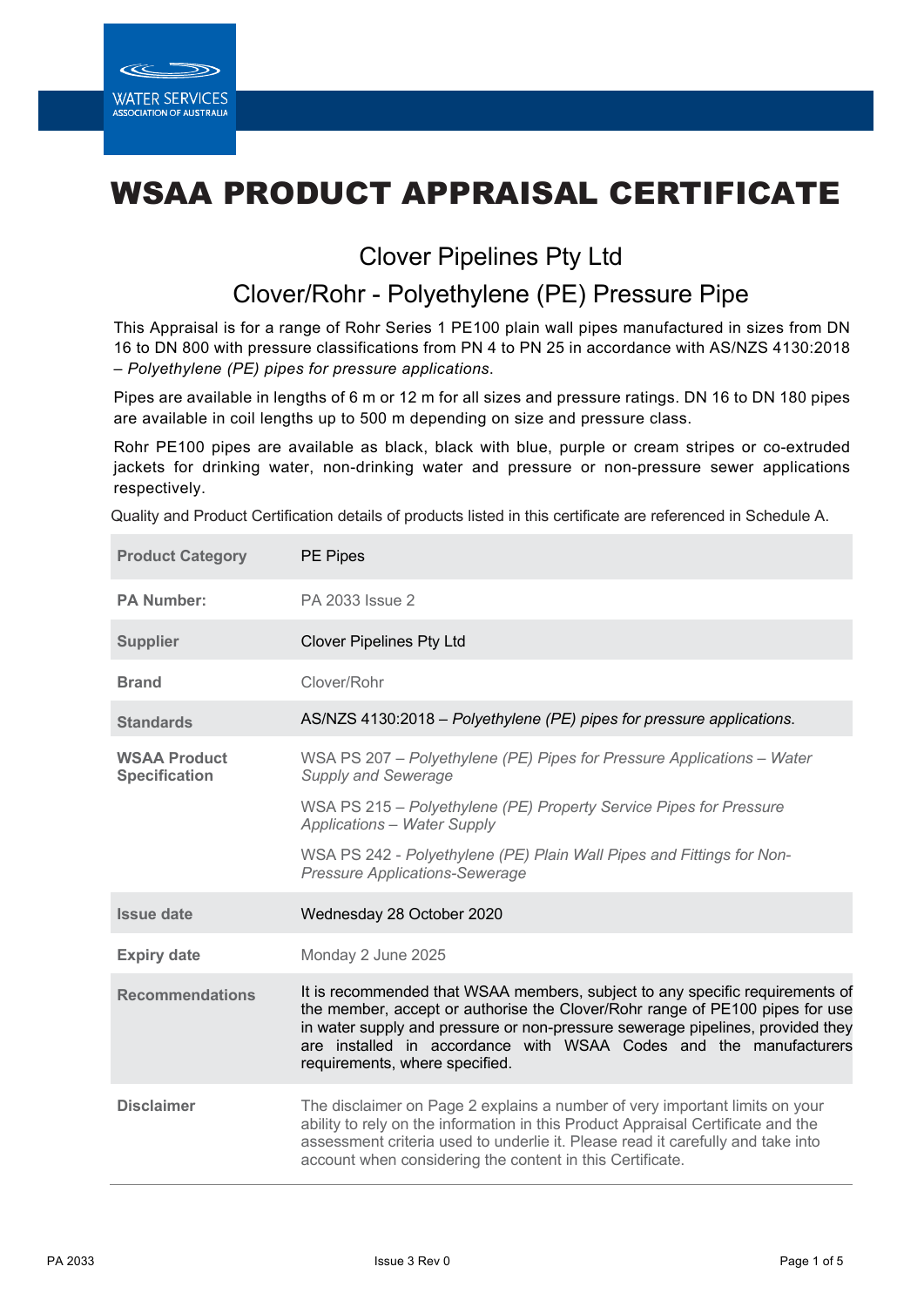#### **1. Disclaimer**

This Product Appraisal Certificate (Certificate) is issued by WSAA on the understanding that:

This Certificate applies to the product(s) as submitted in Schedule A. Any changes to the product(s) either minor or major shall void this Certificate.

To maintain the recommendations of this Certificate any such changes shall be detailed and notified to the Product Appraisal Manager for consideration and review of the Certificate including the product appraisal criteria underlying it and appropriate action. Appraisals and their recommendations will be the subject of continuous review dependent upon the satisfactory performance of products.

WSAA reserves the right to undertake random audits of product manufacture and installation. Where products fail to maintain appraised performance requirements the appraisal and its recommendations may be modified and reissued. Certificates will be reviewed and reissued at regular intervals not exceeding five (5) years.

WSAA reserves the right to withdraw this Certificate at any time in its sole and absolute discretion for any reason.

The following information explains a number of very important limits on your ability to rely on the information in this Certificate. Please read it carefully and take it into account when considering the contents of this Certificate.

Any enquiries regarding this Certificate should be directed to the Product Appraisal Manager Phone: 03 8605 7601 email carl.radford@wsaa.asn.au.

#### **1.1. Issue of Certificate**

This Certificate has been published and/or prepared by WSAA and nominated Project Manager and peer group of technical specialists (the Publishers).

The Certificate and the underlying product appraisal criteria have been prepared for use within Australia only by technical specialists that have expertise in the function of products such as those appraised in the Certificate (the Recipients).

By accepting this Certificate, the Recipient acknowledges and represents to the Publisher(s) and each person involved in the preparation of the Certificate and product appraisal criteria underlying it that the Recipient has understood and accepted the terms of this Disclaimer.

#### **1.2. Limits on Reliance on Information and Recommendations**

#### **1.2.1. Disclaimer of liability**

Neither the Publisher(s) nor any person involved in the preparation of the Certificate and product appraisal criteria underlying it accept(s) any liability for any loss or damage suffered by any person however caused (including negligence or the omission by any person to do anything) relating in any way to the Certificate or the product appraisal criteria underlying it. This includes (without limitation) any liability for any recommendation or information in the Certificate or any errors or omissions.

#### **1.2.2. Intellectual Property and other rights**

WSAA does not undertake any assessment of whether the importation, manufacture, sale or use of the Product the subject of this Certificate infringes the intellectual property rights or proprietary rights of any person. Recipients of the Certificate should undertake their own assessment of whether (as relevant) the importation, manufacture, sale or use of the relevant Products infringe the intellectual property rights or other proprietary rights of any person. If the Product infringes intellectual property rights or other proprietary rights there is potential for the supply of the Products to be interrupted.

From time to time WSAA and the other Publishers may receive notice of allegations that the importation, manufacture, sale or use of the Product infringes intellectual property rights or other proprietary rights. WSAA's policy is to not refer to such allegations in its Certificate or take any other steps to put Recipients on notice of such allegations. If, however, WSAA becomes aware that the allegations have been admitted or proved in Court, then WSAA may, at its discretion, take such steps as it considers appropriate. As such, Recipients acknowledge, agree and accept that WSAA may have information in its possession about intellectual property rights infringement allegations or other infringement allegations in relation to the Product which are not referred to or disclosed in this Certificate and which are not otherwise communicated to Recipients.

#### **1.2.3. Need for independent assessment**

The information and any recommendation contained (expressly or by implication) in this Certificate are provided in good faith (and subject to the limitations noted in this Certificate). However, you should treat the information as indicative only. You should not rely on that information or any such recommendation except to the extent that you reach an agreement to the contrary with the Publisher(s).

This Certificate does not contain all information that a person might require for the purposes of assessing any product discussed or appraised within it. The product appraisal criteria used in preparing this Certificate may not address all relevant aspects of the Product.

Recipients should seek independent evidence of any matter which is material to their decisions in connection with an assessment of the Product and consult their own advisers for any technical information required. Any decision to use the Product should take into account the reliability of that independent evidence obtained by the Recipient regarding the Product. Recipients should also independently verify and assess the appropriateness of any recommendation in the Certificate, especially given that any recommendation will not take into account a Recipient's particular needs or circumstances.

WSAA has not evaluated the extent of the product liability and professional indemnify insurance that the provider of the product maintains. Recipients should ensure that they evaluate the allocation of liability for product defects and any professional advice obtained in relation to the product or its specification including the requirements for product liability and professional indemnity insurance.

#### **1.3. No Updating**

Neither the Publisher(s) nor any person involved in the preparation of this Certificate or the product appraisal criteria underlying it [has] [have] any obligation to notify you of any change in the information contained in this Certificate or of any new information concerning the Publisher(s) or the Product or any other matter.

#### **1.4. No Warranty**

The Publisher(s) do[es] not, in any way, warrant that steps have been taken to verify or audit the accuracy or completeness of the information in this Certificate, or the accuracy, completeness or reasonableness of any recommendation in this Certificate.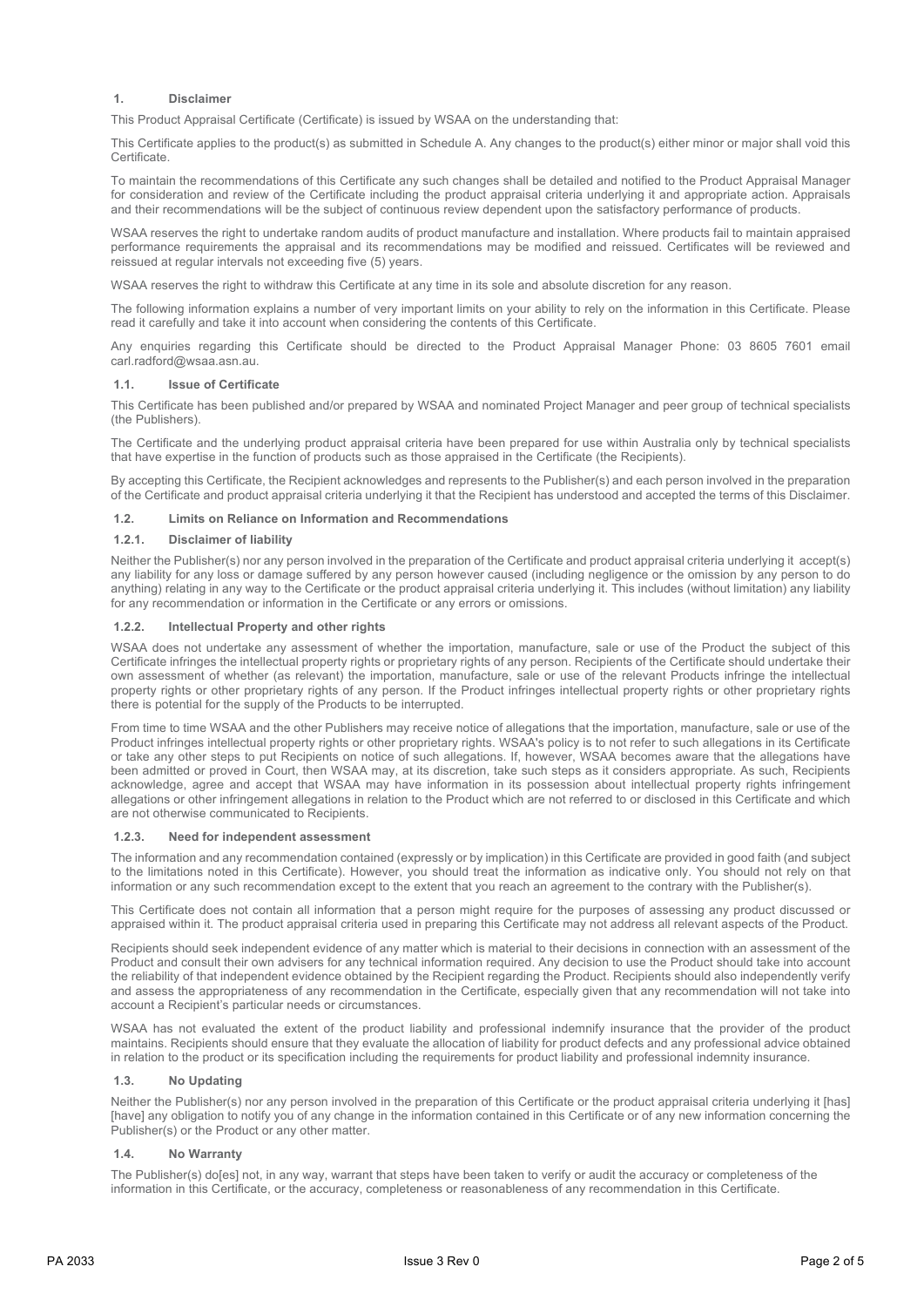

SCHEDULE A

## **QUALITY AND PRODUCT CERTIFICATIONS**

Copies of the following Quality and Product Certification Certificates are available for downloading from the WSAA members only website.

### **SCHEDULE A1 CLOVER PIPELINES PTY LTD - MANAGEMENT SYSTEM**

| 237 Rex Road Campbellfield VIC       |                            |  |  |  |  |
|--------------------------------------|----------------------------|--|--|--|--|
| <b>Quality Systems Standard</b>      | ISO 9001:2015              |  |  |  |  |
| Certification Licence No.            | AMI-QM-78026               |  |  |  |  |
| Certifying Agency                    | ApprovalMark International |  |  |  |  |
| <b>Current Date of Certification</b> | 26 August 2019             |  |  |  |  |
| Expiry Date of Certification         | 26 August 2022             |  |  |  |  |

### **SCHEDULE A2**

### **ROHR PTY LTD - MANAGEMENT SYSTEM**

| 145 Cobalt Street Carol Park Queensland |                            |  |  |  |  |
|-----------------------------------------|----------------------------|--|--|--|--|
| <b>Quality Systems Standard</b>         | ISO 9001:2015              |  |  |  |  |
| Certification Licence No.               | QMS 78029                  |  |  |  |  |
| Certifying Agency                       | ApprovalMark International |  |  |  |  |
| First Date of Certification             | 6 August 2020              |  |  |  |  |
| Current Date of Certification           | 6 August 2020              |  |  |  |  |
| <b>Expiry Date of Certification</b>     | 6 August 2023              |  |  |  |  |

### **SCHEDULE A3 ROHR PTY LTD - PRODUCT CERTIFICATION**

| 145 Cobalt Street Carol Park Queensland |                            |  |  |  |  |  |
|-----------------------------------------|----------------------------|--|--|--|--|--|
| <b>Product Standard/Spec</b>            | AS/NZS 4130:2018           |  |  |  |  |  |
| Certificate No.                         | AMI 74778                  |  |  |  |  |  |
| Certifying Agency                       | ApprovalMark International |  |  |  |  |  |
| <b>First Date of Certification</b>      | 3 December 2018            |  |  |  |  |  |
| <b>Current Date of Certification</b>    | 29th April 2020            |  |  |  |  |  |
| Expiry Date of Certification            | 16 December 2021           |  |  |  |  |  |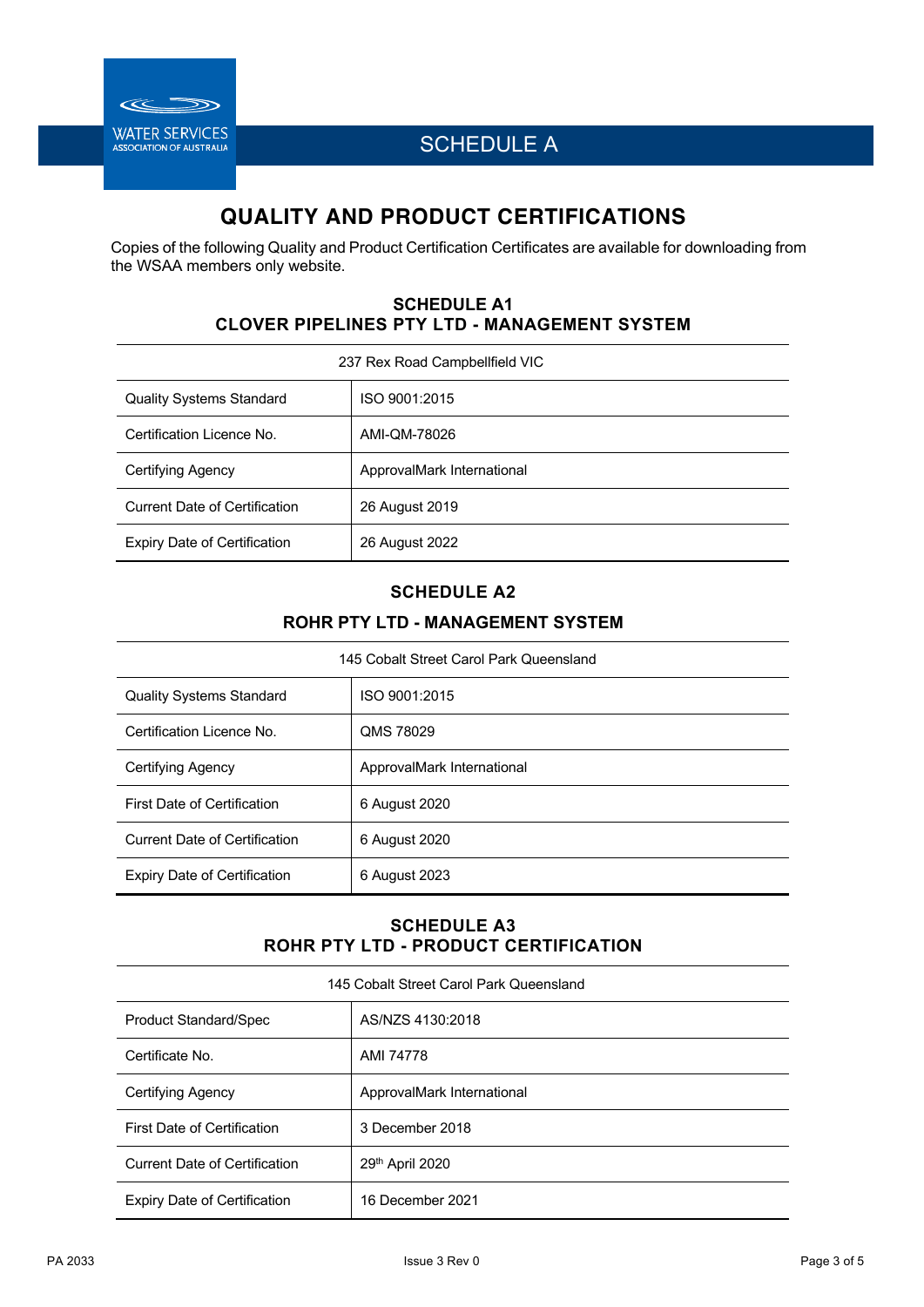

## SCHEDULE B

## **PRODUCT LITERATURE**

### **POLYETHYLENE (PE) PIPELINES**



Polyethylene (PE) pipe offers durable and flexible solutions<br>for a wide range of applications and is widely used for water<br>reticulation, drainage, rising malins, domestic cold water mains, irrigation and mining application.

Polyethylene pipe systems are resistant to corrosion and its flexibility allows it to withstand ground movement.

(PE) pipe can be joined with electrofusion connections, compression fittings or butt welded and as a flexible fully welded system has become the products of choice for trenchless and pipe bursting applications.



clover<sup>\*</sup>

POLYETHYLENE PE100 - SERIES 1 (AS/NZS4130) PIPE CHART

| <b>PRODUCT</b>                                                                                                                                                                                                   |                                            | PN         | Δ  | 6.3 | 8  | 10 | 12.5 | 16 | 20 | 25  |                             |                      |
|------------------------------------------------------------------------------------------------------------------------------------------------------------------------------------------------------------------|--------------------------------------------|------------|----|-----|----|----|------|----|----|-----|-----------------------------|----------------------|
| <b>STANDARDS:</b>                                                                                                                                                                                                | AS/NZS4130:2018                            | <b>SDR</b> | 41 | 26  | 21 | 17 | 13.6 | 11 | ٥  | 7.4 | Coll                        | Pipe                 |
|                                                                                                                                                                                                                  |                                            | DN         |    |     |    |    |      |    |    |     | Lengths<br><b>Available</b> | Lengths<br>Available |
| <b>PIPE SERIES:</b>                                                                                                                                                                                              | Series <sub>1</sub>                        | 16         |    |     |    |    |      |    |    | d   | up to<br>300m               | 6 or 12 m            |
|                                                                                                                                                                                                                  |                                            |            |    |     |    |    |      |    |    |     | up to                       |                      |
| <b>SIZE RANGE:</b>                                                                                                                                                                                               | <b>DN16 - DN800</b>                        | 20         |    |     |    |    |      |    |    |     | 200m                        | 6 or 12 m            |
|                                                                                                                                                                                                                  |                                            | 25         |    |     |    |    |      |    |    |     | up to<br>200m               | 6 or 12 m            |
| <b>MATERIAL:</b>                                                                                                                                                                                                 | PE100 Polyethylene                         |            |    |     |    |    |      |    |    |     | up to                       |                      |
| USES:                                                                                                                                                                                                            |                                            | 32         |    |     |    |    |      |    |    |     | 500m<br>up to               | 6 or 12 m            |
|                                                                                                                                                                                                                  | Water & Waste Water<br><b>Applications</b> | 40         |    |     |    |    |      |    |    |     | 500m                        | 6 or 12 m            |
|                                                                                                                                                                                                                  |                                            | 50         |    |     |    |    |      |    |    |     | up to<br>500m               | 6 or 12 m            |
|                                                                                                                                                                                                                  |                                            |            |    |     |    |    |      |    |    |     | up to                       |                      |
| <b>PRESSURE RATINGS:</b>                                                                                                                                                                                         | up to PN25                                 | 63         |    |     |    |    |      |    |    |     | 500m                        | 6 or 12 m            |
|                                                                                                                                                                                                                  |                                            | 75         |    |     |    |    |      |    |    |     | up to<br>300m               | 6 or 12 m            |
| <b>COLOURS &amp; USE:</b>                                                                                                                                                                                        |                                            |            |    |     |    |    |      |    |    |     | up to                       |                      |
| <b>Black with Blue Stripe</b>                                                                                                                                                                                    | <b>Potable Water</b>                       | 90         |    |     |    |    |      |    |    |     | 300m<br>up to               | 6 or 12 m            |
|                                                                                                                                                                                                                  |                                            | 110        |    |     |    |    |      |    |    |     | 200m                        | 6 or 12 m            |
| Black with Lilac Stripe                                                                                                                                                                                          | Recycled Water                             |            |    |     |    |    |      |    |    | ر   | up to                       |                      |
| <b>Black with Cream Stripe</b>                                                                                                                                                                                   | <b>Scwer</b>                               | 125        |    |     |    |    |      |    |    |     | 200m<br>up to               | 6 or 12 m            |
|                                                                                                                                                                                                                  |                                            | 140        |    |     |    |    |      |    |    |     | 125m                        | 6 or 12 m            |
| PN:                                                                                                                                                                                                              | <b>Pipe Nominal</b>                        | 160        |    |     |    |    |      |    |    |     | up to<br>100m               | 6 or 12 m            |
|                                                                                                                                                                                                                  | <b>Pressure Rating</b>                     |            |    |     |    |    |      |    |    |     | up to                       |                      |
| SDR:                                                                                                                                                                                                             | Ratio of OD to Pipe                        | 180        |    |     |    |    |      |    |    |     | 100 <sub>m</sub>            | 6 or 12 m            |
|                                                                                                                                                                                                                  | <b>Wall thickness</b>                      | 200        |    |     |    |    |      |    |    |     |                             | 6 or 12 m            |
|                                                                                                                                                                                                                  |                                            | 225        |    |     |    |    |      |    |    |     |                             | 6 or 12 m            |
|                                                                                                                                                                                                                  |                                            |            |    |     |    |    |      |    |    |     |                             |                      |
|                                                                                                                                                                                                                  |                                            | 250        |    |     |    |    |      |    |    |     |                             | 6 or 12 m            |
|                                                                                                                                                                                                                  |                                            | 280        |    |     |    |    |      |    |    |     |                             | 6 or 12 m            |
|                                                                                                                                                                                                                  |                                            | 315        |    |     |    |    |      |    |    |     |                             | 6 or 12 m            |
|                                                                                                                                                                                                                  |                                            | 355        |    |     |    |    |      |    |    |     |                             | 6 or 12 m            |
|                                                                                                                                                                                                                  |                                            |            |    |     | ر  |    |      |    |    |     |                             |                      |
|                                                                                                                                                                                                                  |                                            | 400        | ر  | ر   |    |    | ر    | v  |    | ₽   |                             | 6 or 12 m            |
|                                                                                                                                                                                                                  |                                            | 450        |    |     |    |    |      |    |    |     |                             | 6 or 12 m            |
| The products shown form part of Clover's continuous improvement program                                                                                                                                          |                                            | 500        |    |     |    |    |      |    |    |     |                             | 6 or 12 m            |
| and as such the product designs, specifications and materials may change                                                                                                                                         |                                            | 560        |    |     |    |    |      |    |    |     |                             | 6 or 12 m            |
| without notice.                                                                                                                                                                                                  |                                            | 630        |    |     |    |    |      |    |    |     |                             | 6 or 12 m            |
| All warranties relating to accuracy, completeness, or suitability for any<br>particular purpose and all lability for any loss, damage or costs incurred<br>relating to the use of this information are excluded. |                                            |            |    |     |    |    |      |    |    |     |                             |                      |
|                                                                                                                                                                                                                  |                                            | 710        |    |     |    |    |      |    |    |     |                             | 6 or 12 m            |
| Clover Pipelines Pty Ltd. All Rights Reserved. 2020                                                                                                                                                              |                                            | 800        |    |     |    |    |      |    |    |     |                             | 6 or 12 m            |
|                                                                                                                                                                                                                  |                                            |            |    |     |    |    |      |    |    |     |                             |                      |
|                                                                                                                                                                                                                  |                                            |            |    |     |    |    |      |    |    |     |                             |                      |

Clover Pipelines Pty Ltd Locked Bag 2022, Somerton VIC 3062 T: (03) 8373 8000 cloverpipe.com.au (CLO\_PE Pipe\_RI)

Page 1